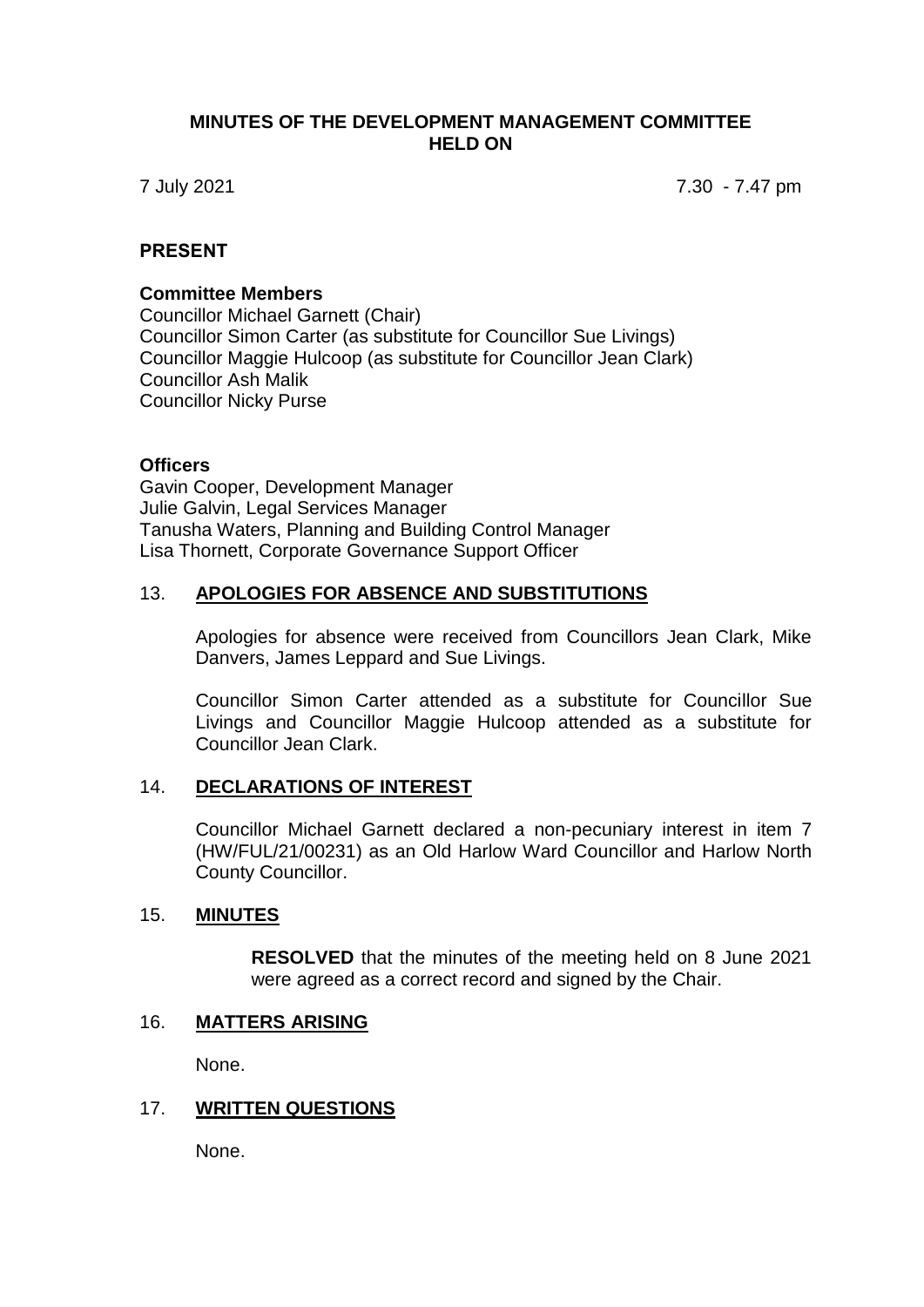# 18. **PROCEDURE FOR CONSIDERATION OF PLANNING APPLICATIONS**

**RESOLVED** that the procedure for the conduct of the meeting be noted.

## 19. **HW/FUL/21/00231 - 20 RODEN CLOSE, HARLOW, ESSEX, CM17 0LE**

The Committee received a report and application (HW/FUL/21/00231) on the demolition of the existing detached bungalow and garage and the erection of one pair of semi-detached dwellings.

The Committee also received a supplementary report which contained further information from the Applicant and a proposed amendment to Condition 5.

Councillor Michael Garnett (seconded by Councillor Maggie Hulcoop) proposed an amendment to Condition 5 (as set out in the supplementary agenda). The amendment was carried.

Councillor Simon Carter (seconded by Councillor Ash Malik) proposed an additional condition for details on the finished floor levels. The amendment was carried.

Councillor Nicky Purse (seconded by Councillor Simon Carter) proposed an amendment to Condition 2. The amendment was carried.

**RESOLVED** that planning permission is **GRANTED** subject to the conditions in the report, the amendment to Condition 5 as detailed in the supplementary agenda, the following amendment to Condition 2 (materials) and the following additional amendment:

2. Prior to the commencement of development, comprehensive details of all the external materials shall be submitted to and approved in writing by the Local Planning Authority. These details shall include, walls, roof, windows, doors, soffits, guttering, mortar mix and the hard landscaping of the front garden. Where appropriate, a sample panel of a minimum 1m² shall be erected on site to demonstrate the use of materials proposed. The development shall thereafter be carried out in strict accordance with the approved details.

**REASON:** In the interest of visual amenity and to accord with policy PL1 of the Harlow Local Development Plan, December 2020.

Additional Condition - NO DEVELOPMENT SHALL TAKE PLACE BEFORE details of the proposed finished floor levels; ridge and eaves heights of the buildings hereby approved have been submitted to and approved in writing by the Local Planning Authority. The submitted levels details shall be measured against a fixed datum and shall show the existing and finished ground levels,